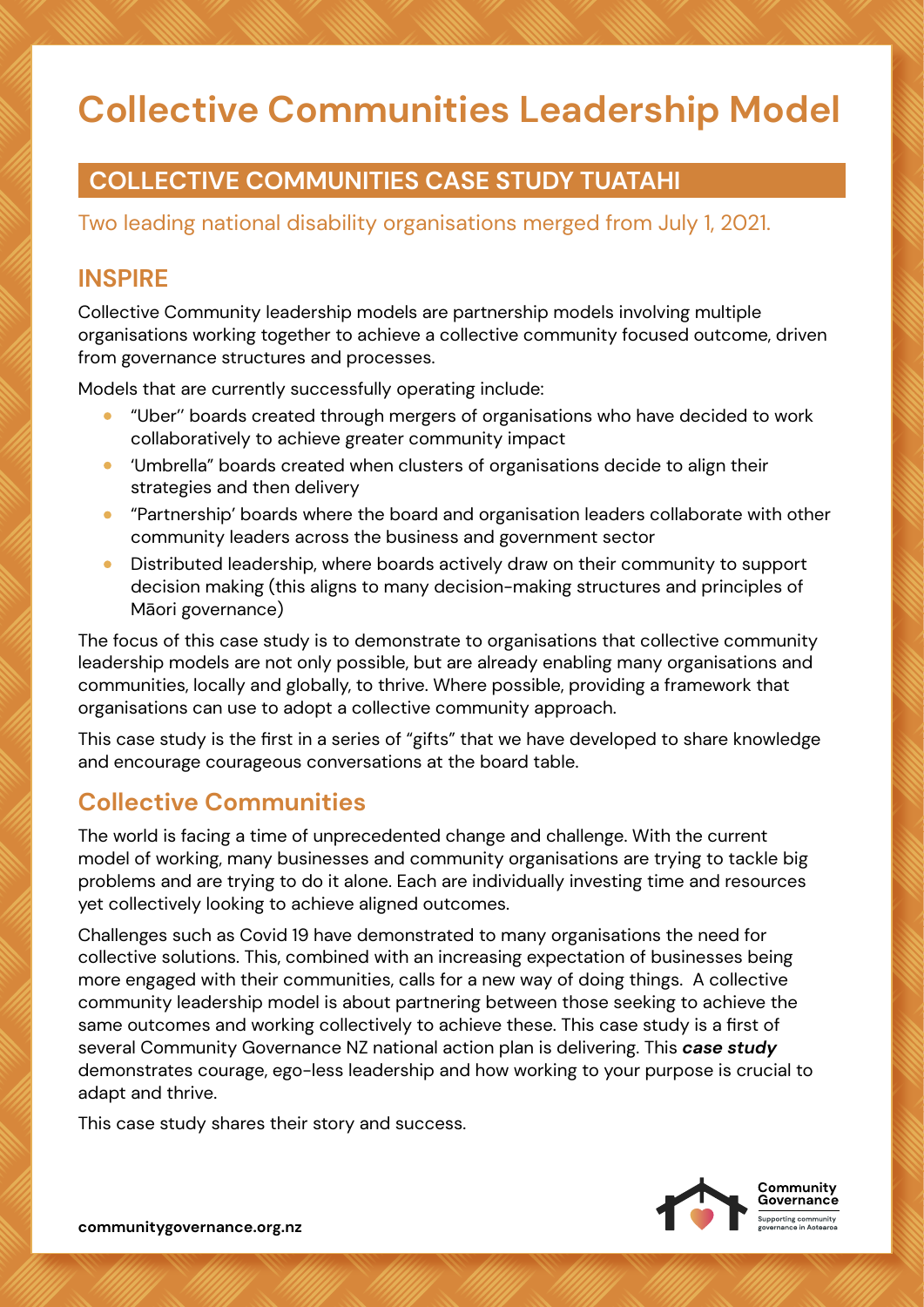Two leading national charitable disability organisations merged into one organisation from July 1 2021.

#### **Introduction**

Life Unlimited Charitable Trust (Life Unlimited) and Access Ability Charitable Trust (Access Ability) are both charitable trusts with a long involvement in the health and disability sector throughout New Zealand.

Both organisations agreed to merge into one organisation from July 1st 2021. This merger will position them as a new organisation for the future which includes upholding the rights of disabled people to take control of their own lives.

# **About Access Ability and Life Unlimited**

The Boards of Life Unlimited and Access Ability have met and agreed that their strategic purposes are well aligned and together, they can be stronger in their delivery to create a new organisation.

The new organisation will be fit for the future and responds to transformed thinking of how the rights of disabled people are upheld and the needs of disabled people and their families and whānau are met.

**Access Ability** employs 50 people to provide Needs Assessment and Service Coordination (NASC) and Local Area Coordination (LAC) and provides research, training and advocacy on disabilityrelated topics and issues.

**Life Unlimited** employs 80 people and alongside NASC and LAC services they offer health and disability information, advice and equipment and deliver professional development on Autism.

Both charitable organisations offer needs assessment services in regional locations across New Zealand.

## **Why they merged**

The disability sector is about to face significant change with the introduction of an enabling good lives model. Both organisations' are key players in the area changes would impact. Together they could play a significant role in a new model of disability support that puts the disabled person and their family/whānau at the centre of decisions impacting their life. By coming together, they could jointly have the resources to start making the changes needed themselves, readying the workforce for a new way of working and demonstrating their willingness and ability to be part of the new system.

The first critical step was ensuring the leadership team and boards agreed that a merger was the best option to fulfil their vision of supporting disabled people to lead a good life.

Both charitable organisations had a Chief Executive in place, and both had boards and Chairs in place to govern their organisations.

Speaking with CEO Meghan Thomas of Life Unlimited Charitable Trust (Life Unlimited).

*"Together we want an organisation that is fit for the future and responding to transformed thinking of how to uphold the rights and meet the needs of disabled people and their whānau," says Ms Thomas.* 

Both organisations needed to make smart decisions to fulfil their vision.

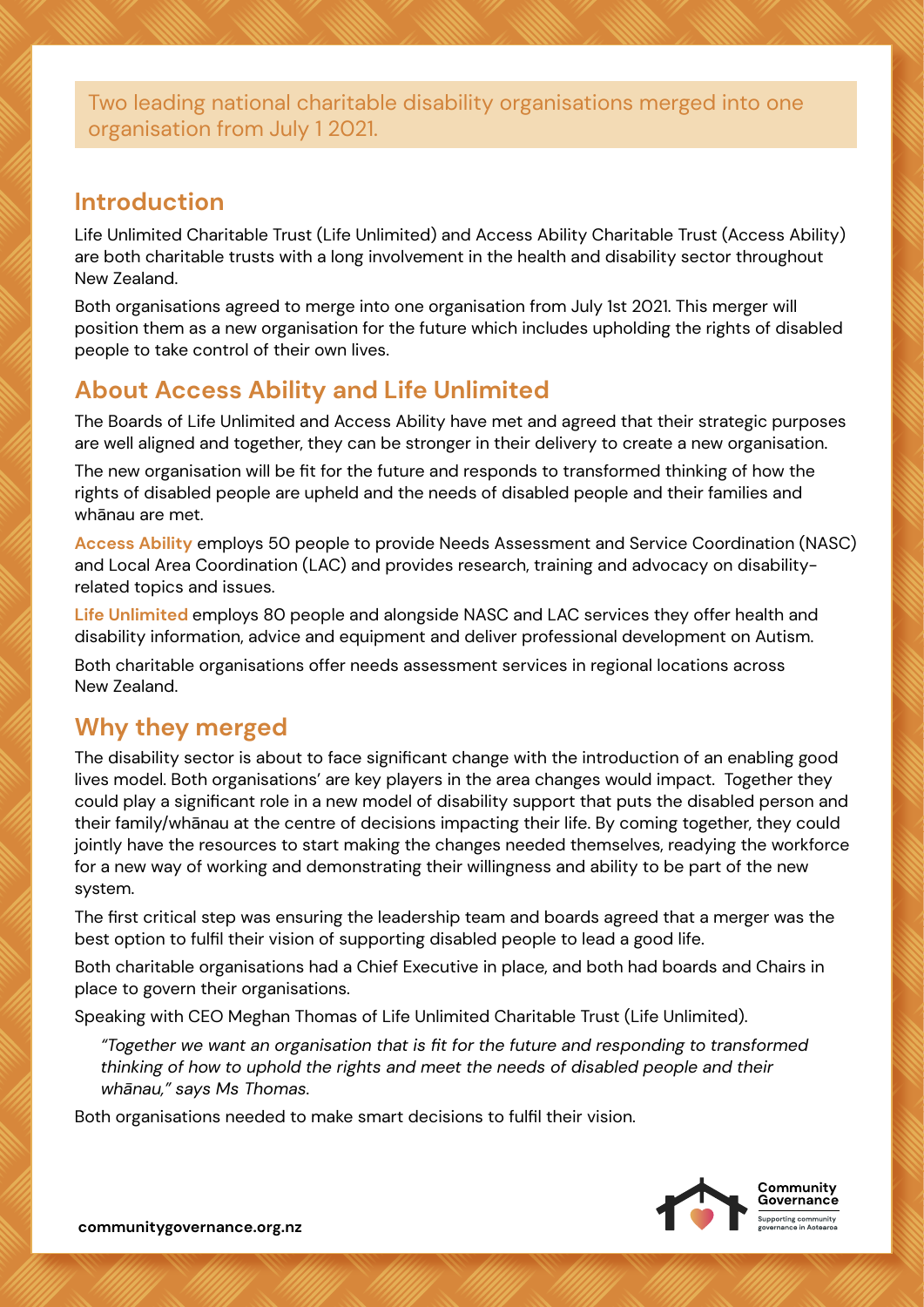At the management and board level they understood it did not make sense to compete against one another's organisations. If the nature of future thinking meant things needed to be done differently these were the two CEO's and boards to do it. Both organisations:

- understood their stakeholders at a funder level and at a partnering level
- understood competition does not breed success
- understood working together could be advantageous

The CEO's, board and Chairs made smart decisions; they brought in experience and expertise at the right time to ensure board decision making resulted in success.

A well thought out transition phase was introduced to ensure both organisations took their staff, management, and governance boards with them on this journey. Good communication and management processes were critical in their success to ensure all merger discussions were communicated frequently to all staff (there were no loss of staff throughout this merger),

In this transition phase a hand over of the guard was created, for the experienced chairs to ensure wealth of information and institutional and governance knowledge could be left in good hands and this wealth of knowledge was valued and respected as they merged into one organisation.

As part of this transition a governance framework was proposed by an independent consultant (Dr Jo Cribb) who was brought in to develop an agreed board process to support the transition phase to move from individual organisations to one board.



The recommendations put forth to govern as one body outlined a governance framework that would be:

- an Independent Chair; and
- six trustees that will be selected against an agreed skills and competency matrix (including disability leadership and cultural diversity) that will be agreed by the merger committee.
- best endeavours are to be taken by the independent Chair to ensure equal balance of representation from both organisations, ensuring the skills and competencies matrix are achieved to the best extent possible, and,
- the new Board reviewing the Life Unlimited Trust deed to ensure that the charitable purposes accurately reflect the strategy and positioning of the new organisation

## **Impact for both organisations**

Both organisations have now merged, they have agreed to work on a branding exercise to consider the best name for the trust and sub-brands to effectively position the new organisation. Recognising the importance of keeping staff, management and board members engaged within the decision making, through the transition and merger was priority for the board and leadership team.

Life Unlimited would remain the interim name for the new organisation but work would begin immediately on a consultation process with staff, service users and stakeholders to consider the best name for the trust and its sub-brands to effectively position the new organisation.